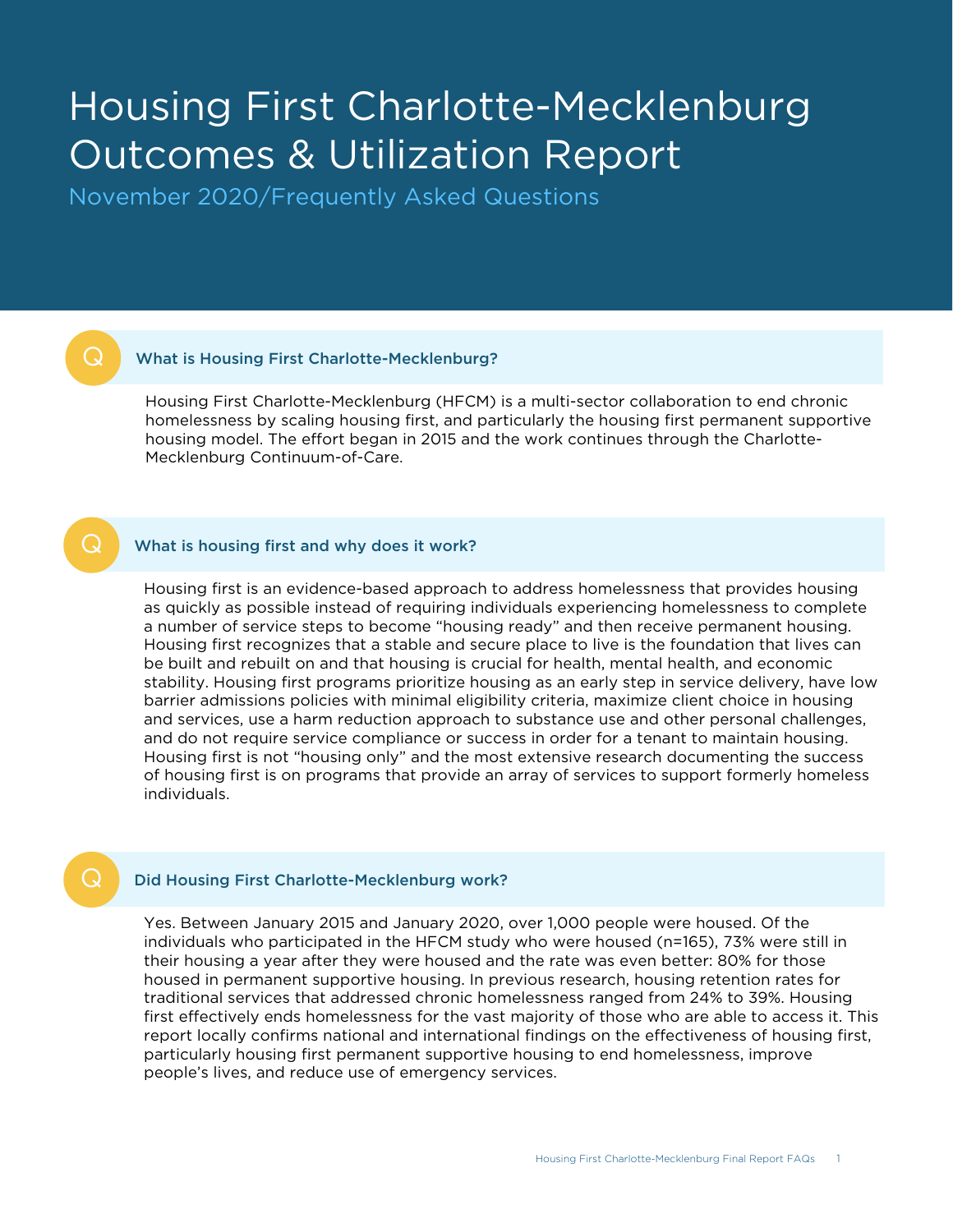# But this was an effort to end homelessness and there are still people sleeping on benches at night. Why?

Ending homelessness requires housing that is available and affordable to all households, especially households with extremely low incomes. Lack of affordable housing creates bottlenecks in emergency shelters (increasing length of stay in homelessness), and pushes more people into chronic homelessness, since the longer people remain homeless, the more likely they are to "weather" on the streets and develop disabling conditions. In addition, it prevents people from leaving chronic homelessness because despite best efforts, direct service providers must compete with each other to secure one of the few affordable rental units and/or find a market rate unit with a landlord willing to accept a housing subsidy. With estimated shortages of 23,060 affordable units for households that earn under \$26,200 for a family of four or \$17,550 for a single individual (less than 30% of the Area Median Income or AMI), there are not enough units of available and affordable housing and/or rental subsidies to end chronic homelessness in Charlotte-Mecklenburg.

# What did the research team find as a result of HFCM?

**Housing first improves people's lives.** The study measured people's quality of life, mental health symptoms, trauma symptoms, perceived general health and mental health, and substance use using standardized measures. Participants improved on all measures beyond that of the comparison group, including use of any drug and/or alcohol to the point of intoxication in the last 30 days. Except for the slight improvement in general health, all improvements were statistically significant. In addition, participants told us their lives improved. One study participant stated, "Everything has changed. I just feel like a big boulder has fallen off my shoulders. I have a sense of belonging. I actually have keys, it is just awesome."

**Housing first also reduced use of many community services.** Study participants who were housed spent fewer nights in emergency shelter and visited the health department and emergency department less. Fewer were arrested or incarcerated when compared to those who were not housed. Once people were housed, more people used financial assistance services at Crisis Assistance Ministry, which serves as reminder that while lives have improved, without additional services that can reduce the cost of basic living expenses and/or significant increases to household income, formerly homeless individuals still struggle with making ends meet, and in some cases, will continue to need some form of financial support to maintain stable housing.

# Did HFCM save money?

The research suggests some cost offsets in community services based on the reduction in the use of community services, particularly emergency services like the emergency department and emergency shelter. Based on the analysis, there is a \$2.54 reduction in other community services for every \$10 invested in housing first permanent supportive housing. The intervention does not pay for itself, but this does not indicate lack of success or failure to provide value. In fact, very few health and human service interventions actually pay for themselves. Cost is one important dimension to consider when assessing solutions for large community challenges like homelessness; however, effectiveness and ethical implications are also important dimensions that communities can use to shed light on overall impact. Housing first permanent supportive housing is far more effective than other interventions in addressing chronic homelessness. And, it accomplishes this at a reasonable cost while also employing an approach that values self-determination, agency, and the human need for a stable place to live.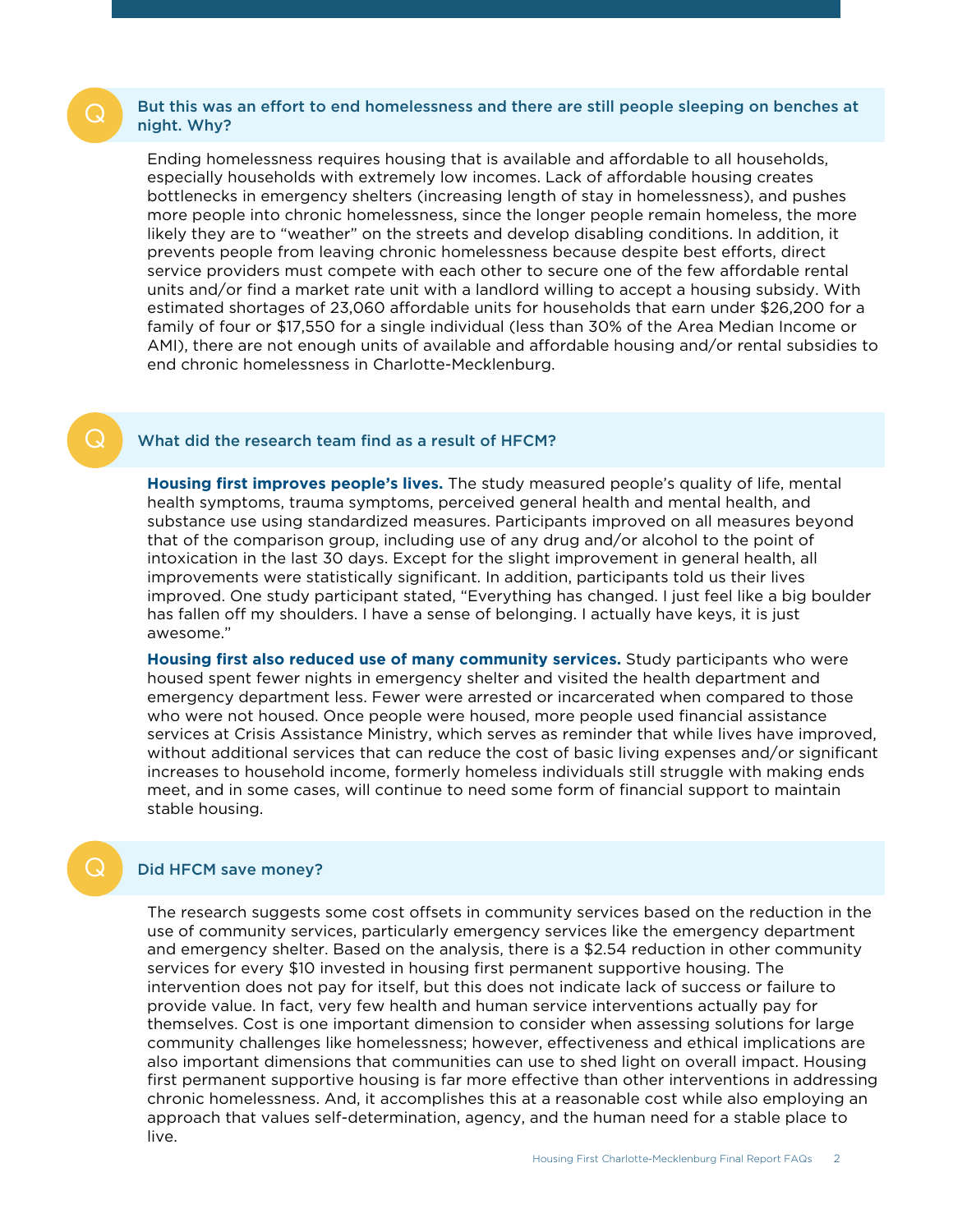# Q But the Moore Place Study found large reductions in emergency room bills. Why didn't this study find the same?

The HFCM study also found reductions in emergency room utilization and associated costs, but differed from the Moore Place study in a couple of key ways. First, almost all the participants in the Moore Place study frequently used the emergency room to address extensive health challenges before they were housed. While everyone who participated in the HFCM study was chronically homeless, their use of emergency services varied prior to housing. For example, if the expanded street outreach team connected someone who had little involvement with any institution prior to housing, that person would not show any reduction in use of services once they were housed and there would be little or no associated cost offsets. Second, with funding from Mecklenburg County, UNC Charlotte, and Roof Above, the HFCM study was able to use a more extensive and rigorous research methodology to study the intervention. Specifically, the research team was able to include a comparison group to understand the changes that were happening among those who were housed compared to those who weren't. When comparison or control groups are included in housing first research, cost offsets are more modest.

# Q Did the study indicate ways housing first can improve in Charlotte-Mecklenburg?

Yes, the HFCM study found that housing retention was better for some forms of housing than others. Permanent supportive housing (PSH) had the highest housing retention: 80% of those who were housed in PSH remained housed after a year, but only 55% of those placed in Rapid Re-Housing and only 41% placed permanent with family or friends remained housed after a year. Those placed in Rapid Re-Housing may benefit from longer term subsidies and those placed with family or friends may benefit from additional financial and supportive services. Further study of these models is warranted. In addition, while individuals who were housed in permanent supportive housing had better rates of housing retention, they had lower rates of food security after they were housed. Permanent supportive housing programs should consider ensuring food security as a regular part of their service array. Additional lessons learned are discussed in the HFCM Final Process Evaluation Report released in September, including using a racial equity lens to improve the community's housing prioritization tool.

# **Q** Why does housing first matter in the context of Covid-19?

Permanent housing helps protect those experiencing homelessness and the community as a whole. The individuals now housed in their own apartments through the Housing First Charlotte-Mecklenburg effort can follow public health guidance that will keep them and the community safer. Shelters and hotels are important to protect the homeless population and the community from the spread of the virus, but they are temporary. Stable housing provides long-term protection for formerly homeless people and the whole community.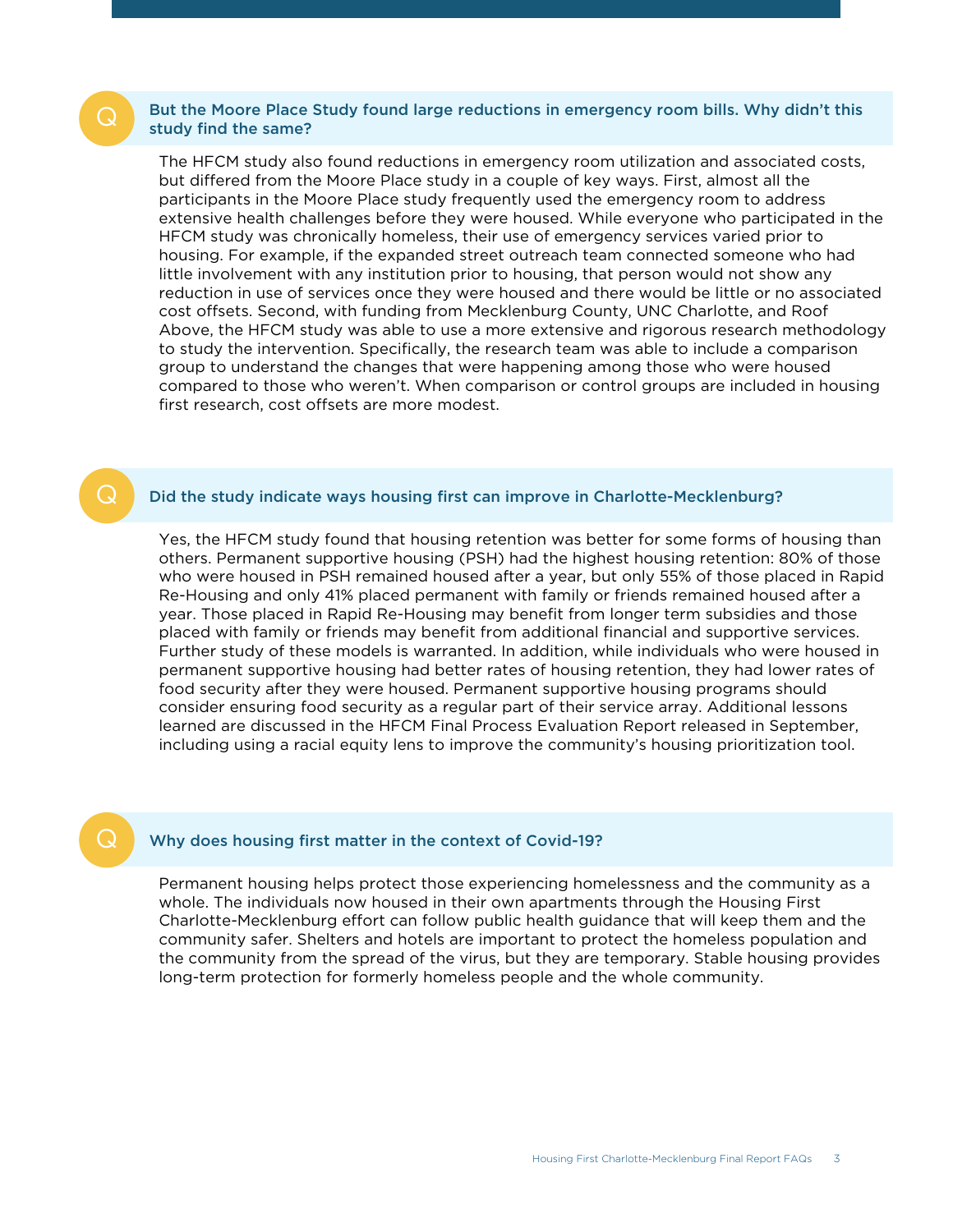#### Does this effort to end chronic homelessness still exist?

Yes. In 2018, HFCM working committee members partnered with the Charlotte-Mecklenburg Continuum of Care (CoC) to establish an ongoing chronic homelessness workgroup under the CoC to continue the effort to end chronic homelessness. Ending chronic homelessness remains a goal of the CoC and the community continues to participate in Built For Zero, a national effort to end chronic homelessness in over 80 partner cities. In January 2020, Charlotte Center City Partners reconvened the HFCM steering committee to examine the problem of chronic homelessness as part of the full housing continuum. This includes how the work to address chronic homelessness complements and can be positively impacted by other efforts including prevention assistance to address the inflow or aging of individuals into chronic homelessness.

# What's next for research and future reports?

The findings from the HFCM final report can be used to inform Charlotte-Mecklenburg's response to end and prevent homelessness as well as efforts to address the area of chronic homelessness. To better understand and share all of the findings reported in the final outcomes and utilization report, Mecklenburg County Community Support Services and the HFCM research team will complete additional deep dive analyses. These will be released in future blog posts on the Charlotte-Mecklenburg Housing & Homelessness Dashboard. The HFCM research team will also submit findings from the study for peer-review and inclusion in academic journals in order to share Charlotte-Mecklenburg's successes and lessons learned; and to contribute to the growing body of evidence on the effectiveness of housing first.

#### Who supported the research?

A research project of this magnitude is only possible through the support and coordination of multiple partners and resources. The HFCM research and evaluation project received financial support from Mecklenburg County; Roof Above; and the UNC Charlotte College of Health and Human Services, the School of Social Work, and the UNC Charlotte Urban Institute. The research could not have happened without the many community leaders, service providers and individuals with lived experience in chronic homelessness who participated in the research and made this research project possible.

#### Who did the research?

The HFCM Research and Evaluation project was conducted by UNC Charlotte faculty in the College of Health and Human Services, the School of Social Work, the College of Liberal Arts and Sciences, the Belk School of Business, and researchers in the UNC Charlotte Urban Institute. Over twenty students worked as research assistants, several of whom now work in homeless services. In addition, several community members also served on the research team, including peer research specialists. Dr. Jennifer Troyer, Dean of the Belk School of Business at UNC Charlotte, and Dr. Sam Tsemberis, a founding father of housing first permanent supportive housing and faculty member at Columbia University School of Psychiatry, consulted on the research. The research is led by Dr. Lori Thomas, Associate Professor of Social Work at UNC Charlotte and Director of Research and Faculty Engagement at the UNC Charlotte Urban Institute, where she also directs the Institute for Social Capital.